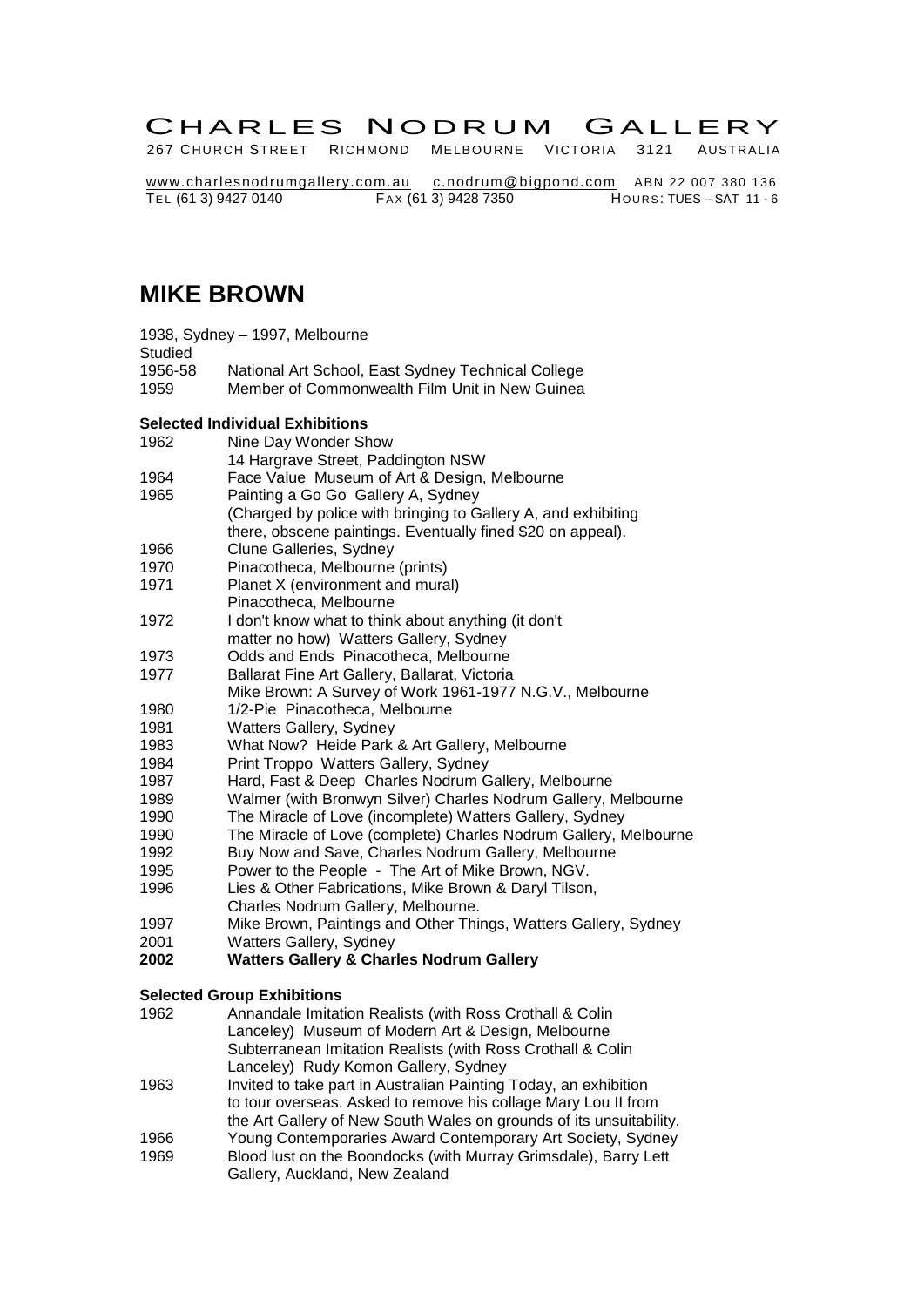| 1972    | Opening Leg Show Party Bizarre (event with group of artists on<br>one evening) Pinacotheca, Melbourne                                                                                                             |
|---------|-------------------------------------------------------------------------------------------------------------------------------------------------------------------------------------------------------------------|
| 1973    | Recent Australian Art Art Gallery of New South Wales                                                                                                                                                              |
| 1974    | SSFFAOPOV (some stuff from Foster and other parts of Victoria)<br>also known as The Why Me?? Show, and also known as Australian<br>Peasant Art (with Trevor Vickers and Rodney Manning) Pinacotheca<br>Melbourne. |
|         | The Mike Brown Annual Art Report Xmas 1974 subtitled The Second<br>Last Art Show (with Trevor Vickers) Watters Gallery, Sydney                                                                                    |
| 1975    | Contemporary Artists of Gippsland Latrobe Valley Arts Centre,<br>Morwell, and Geelong Art Centre Drawing exhibition with nine<br>artists, Watters Gallery, Sydney                                                 |
| 1976    | Drawing: Some Definitions Ewing and George Paton Galleries,<br>University of Melbourne                                                                                                                            |
|         | Outlines of Australian Printmaking Ballarat Fine Art Gallery,<br>Ballarat, Victoria                                                                                                                               |
| 1978    | Star Jaws - The Southern Amorphis (with Rodney Manning, Paul<br>Mason and Christine Simons) Watters Gallery, Sydney<br>Artists' Books, Ewing Gallery, University of Melbourne                                     |
|         | Lost and Found (objects & images) Ewing Gallery, University of<br>Melbourne                                                                                                                                       |
|         | The Map Show Ewing Gallery, University of Melbourne<br>Pemandangan alam dan Khayal/Landscape and Image: A Selection of<br>Australian Art of the 1970's Australian Gallery Directors Council                       |
| 1980    | exhibition, toured Indonesia<br>Drawn and Quartered Australian Contemporary Paperworks, Art                                                                                                                       |
|         | Gallery of South Australia<br>Contemporary Australian Drawings and Prints Art Gallery of New<br>South Wales                                                                                                       |
| 1980-81 | In the Labyrinth joint exhibition with Peter Booth touring                                                                                                                                                        |
| 1981    | regional galleries.<br>Watters Gallery, Sydney                                                                                                                                                                    |
| 1982    | Australian Perspecta 1981 Art Gallery of New South Wales<br>Albury Purchase Award Albury Regional Arts Centre<br>United Artists Group Show United Artists, Melbourne                                              |
| 1983    | Recently Completed Tapestries Victorian Tapestry Workshop, Melbourne<br>Recent Australian Painting: A Survey 1970-1983 Art Gallery of<br>South Australia, Adelaide                                                |
|         | Six X Six, Orange Arts Festival, Orange, New South Wales<br>Sydney Opera House Art Gallery of New South Wales<br>25 Years On James Harvey Gallery, Sydney                                                         |
| 1984    | Les Realities De North Fitzroy (with Garry Larkins) United<br>Artists Gallery, Melbourne                                                                                                                          |
| 1985    | Twenty Paintings from the 1960's Charles Nodrum Gallery, Melbourne<br>Irreverant Sculpture Monash University, Melbourne<br>Selected Works from the Last Two Decades Pinacotheca, Melbourne                        |
| 1986    | Selected Sculpture Since 1960 312 Lennox Street, Melbourne                                                                                                                                                        |
| 1986-87 | City - Sydney Watters Gallery, Sydney<br>The Challenge of the Landscape New England Regional Gallery,                                                                                                             |
| 1987    | Armidale, New South Wales<br>Contemporary Art in Australia - A Review Museum of Contemporary<br>Art, Brisbane<br>Field to Figuration National Gallery of Victoria                                                 |
|         | The Monash University Collection selected paintings and                                                                                                                                                           |
| 1988    | sculptures, Monash University Gallery, Melbourne<br>The Great Australian Art Exhibition Queensland Art Gallery                                                                                                    |
|         | before touring all State Galleries.<br>First Australian Contemporary Art Fair Royal Exhibition Building, Melbourne<br>Six Scrolls by Mike Brown, Six Paintings by Frank Littler, Watters Gallery,                 |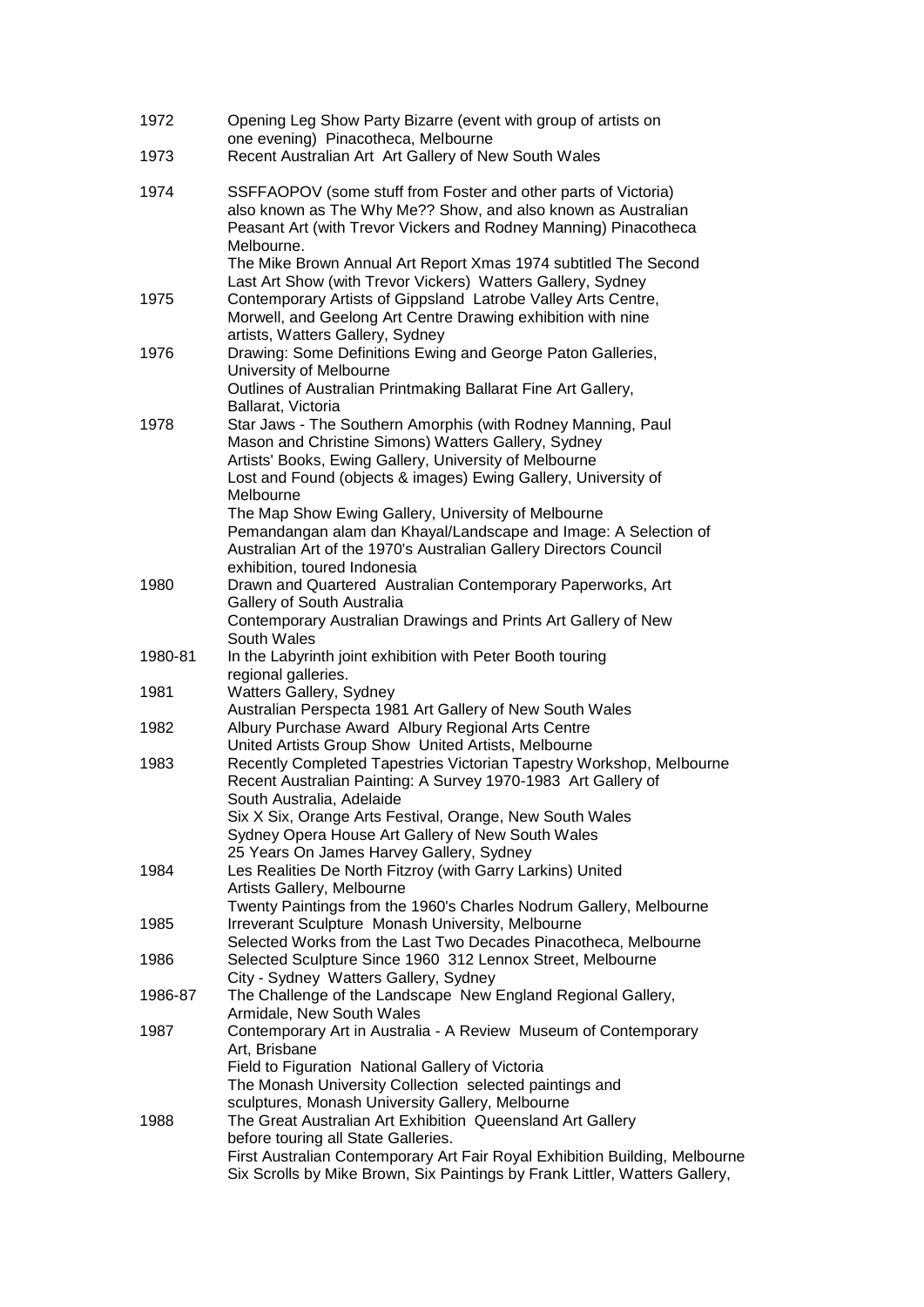|      | Australian Art Post 1960, Deutscher Gertrude Street, Melbourne<br>The Max Watters' Collection Muswellbrook Art Gallery, N.S.W.<br>Drawing in Australia from 1770's to 1980's Australian National Gallery, Canberra<br>Australian Art of the Last 20 Years Museum of Contemporary Art, Brisbane |
|------|------------------------------------------------------------------------------------------------------------------------------------------------------------------------------------------------------------------------------------------------------------------------------------------------|
| 1989 | Moral Censorship and the Visual Arts A.C.C.A. Melbourne                                                                                                                                                                                                                                        |
|      | Works from the Collection: New Acquisitions M.O.C.A. Brisbane                                                                                                                                                                                                                                  |
|      | Modern Australian Paintings 1989 Charles Nodrum Gallery,<br>Melbourne                                                                                                                                                                                                                          |
|      | Portrait of a Gallery Watters 25th anniversary exhibition                                                                                                                                                                                                                                      |
|      | touring 8 regional centres until 1991                                                                                                                                                                                                                                                          |
| 1990 | Modern Australian Paintings 1990 Charles Nodrum Gallery,                                                                                                                                                                                                                                       |
|      | Melbourne                                                                                                                                                                                                                                                                                      |
|      | Australian Contemporary Art Fair 2 Exhibition Building, Melbourne                                                                                                                                                                                                                              |
| 1991 | Diverse Visions (Arco) Queensland Art Gallery, Queensland                                                                                                                                                                                                                                      |
| 1996 | Joan & Peter Clemenger Triennial Exhibition of Contemporary                                                                                                                                                                                                                                    |
|      | Australian Art, National Gallery of Victoria                                                                                                                                                                                                                                                   |
| 1996 | Australian Paintings 1950-1990, Charles Nodrum Gallery,                                                                                                                                                                                                                                        |
|      | Melbourne.                                                                                                                                                                                                                                                                                     |
| 1996 | A 4 Art, Westspace                                                                                                                                                                                                                                                                             |
| 1997 | Australia Felix, Benalla Easter Festival.                                                                                                                                                                                                                                                      |
| 1997 | I Had a Dream, National Gallery of Victoria,                                                                                                                                                                                                                                                   |
| 2000 | Collaborators & Conspirators, Gippsland Art Gallery, Sale                                                                                                                                                                                                                                      |
|      |                                                                                                                                                                                                                                                                                                |

#### **Collections**

Tasmanian College of Advanced Education, Launceston Queen Victoria Museum and Art Gallery, Launceston Queensland University Art Museum, Brisbane Chartwell Collection, Auckland Art Gallery Toi o Tāmaki, Auckland, New Zealand Commonwealth Library, Canberra Art Gallery of South Australia Philip Morris Art Purchase Grant Geelong Art Gallery, Victoria Sydney College of Advanced Education Family Law Courts, Canberra Latrobe Valley Arts Centre, Victoria Burnie Art Gallery, Tasmania Bendigo Art Gallery, Victoria Albury Regional Gallery, New South Wales Darwin Community Centre, Northern Territory Warrnambool Art Gallery, Victoria National Gallery of Victoria National Gallery of Australia Art Gallery of New South Wales Griffith University, Queensland Museum of Contemporary Art, Queensland Monash University, Melbourne New Parliament House, Canberra IBM Collection Queensland Art Gallery Art Gallery of Western Australia Museum of Modern Art at Heide, Melbourne La Trobe University, Melbourne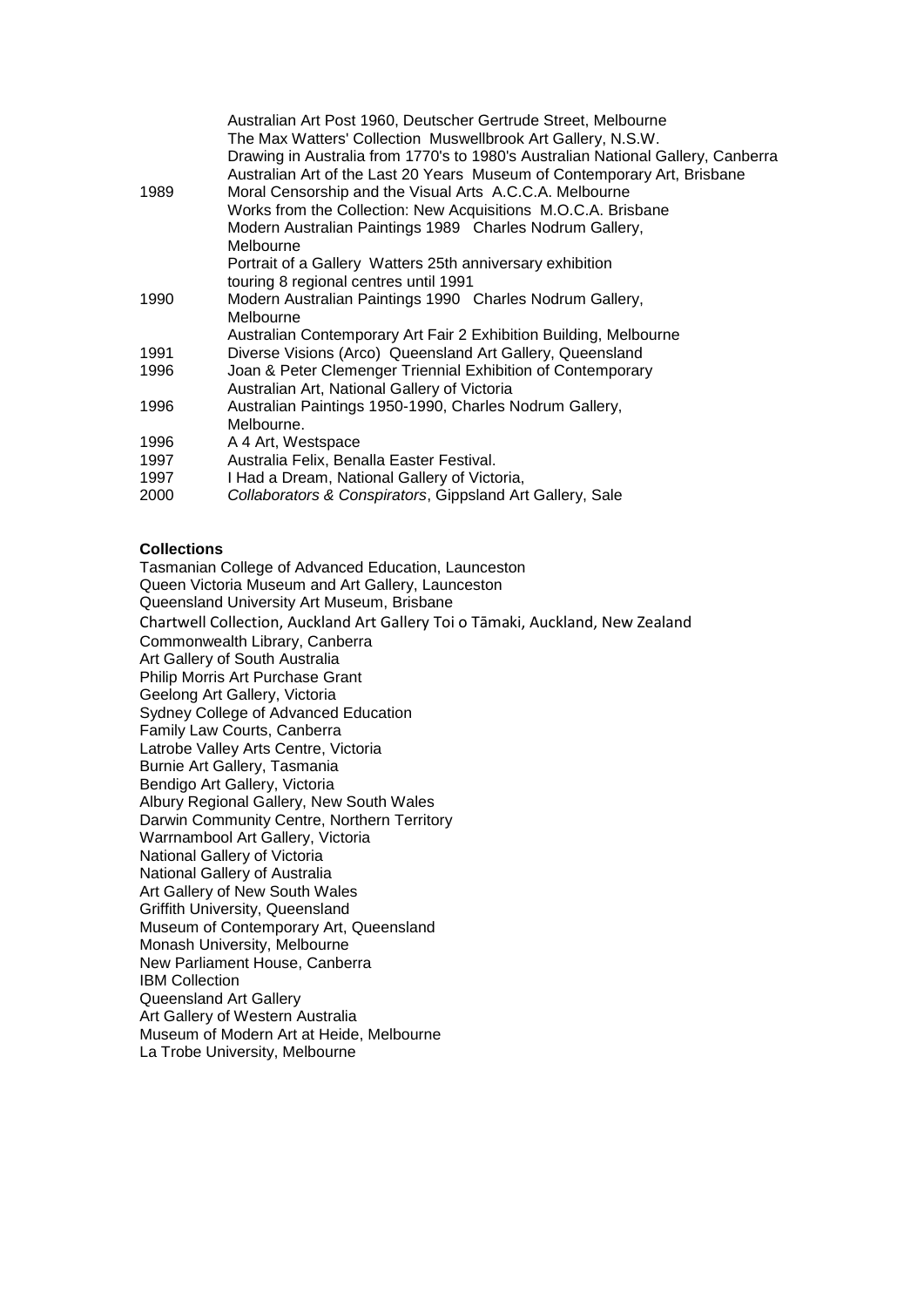### **Selected Bibliography**

| Deborah Clark, Mike Brown: "Power to the People" Art & Australia, Vol 33, No 1, 1995<br>Jenny Brown & Michelle McConville Mike Brown & and the Art of Stealth<br>Good Weekend, Sydney Morning Herald 16/4/88                                                                                                                                                   |
|----------------------------------------------------------------------------------------------------------------------------------------------------------------------------------------------------------------------------------------------------------------------------------------------------------------------------------------------------------------|
| Mike Brown<br>Letters                                                                                                                                                                                                                                                                                                                                          |
| Nation 4/7/62; Sydney Mirror 1/12/63; Sydney Morning                                                                                                                                                                                                                                                                                                           |
| Herald 8/4/64; CAS Broadsheet May 1964                                                                                                                                                                                                                                                                                                                         |
| I'd rather go to a B Grade moviethan visit an art<br>Mike Brown                                                                                                                                                                                                                                                                                                |
| gallerywouldn't you? Pinacotheca mag. Vol 1 No 2 197                                                                                                                                                                                                                                                                                                           |
| Mike Brown<br>I don't know what to think about anything (it don't                                                                                                                                                                                                                                                                                              |
| matter no how) privately published 1972                                                                                                                                                                                                                                                                                                                        |
| The Mike Brown Annual Art Report, Xmas, 1974 with<br>Mike Brown                                                                                                                                                                                                                                                                                                |
| assistance from Trevor Vickers, privately published 197                                                                                                                                                                                                                                                                                                        |
| Some introductory notes to 1/2-pie privately published,<br>Mike Brown                                                                                                                                                                                                                                                                                          |
| Pinacotheca 1980                                                                                                                                                                                                                                                                                                                                               |
| An Essay on Pornography essay to his exhibition<br>Mike Brown                                                                                                                                                                                                                                                                                                  |
| Hard, Fast and Deep at Charles Nodrum Gallery, Melbourn                                                                                                                                                                                                                                                                                                        |
| Collaborating, artists working collectively,<br>Janine Burke                                                                                                                                                                                                                                                                                                   |
| Art and Text, Autumn 1981                                                                                                                                                                                                                                                                                                                                      |
| The Wreckings of Mike Brown, Art and Australia<br>Gary Catalano                                                                                                                                                                                                                                                                                                |
| April/June 1976                                                                                                                                                                                                                                                                                                                                                |
| Images of Tradition, in John Colmer (ed) The Australian<br>Gary Catalano                                                                                                                                                                                                                                                                                       |
| Arts Today, Edward Arnold 1980                                                                                                                                                                                                                                                                                                                                 |
| In the Labyrinth: Drawings by Peter Booth and Mike Brow<br>Gary Catalano                                                                                                                                                                                                                                                                                       |
| (catalogue), Visual Arts Board (Regional Devbelopment                                                                                                                                                                                                                                                                                                          |
| Program No 7) Australia Council, Sydney 1980                                                                                                                                                                                                                                                                                                                   |
| The Years of Hope, Australian Art and Criticism 1959-<br>Gary Catalano<br>1968 Oxford University Press, 1981<br>The Bandaged Image Hale and Iremonger 1983<br>Gary Catalano<br>Gary Catalano<br>An Intimate Australia Hale and Iremonger 1985<br>Ann Galbally<br>National Gallery of Victoria-two exhibitions considered<br>Art and Australia Vol 25 No 1 1987 |
| Mike Brown - A View from the 80's Tension Magazine<br>Richard Haese<br>No 17 August                                                                                                                                                                                                                                                                            |
| Irrational Imagery in Australian Painting<br>Robert Hughes                                                                                                                                                                                                                                                                                                     |
| Art and Australia Vol 1 No 3 1963<br>Clay Lucas, "Portrait of My Father as an Undercover Artist", The Melbourne Times, 29.05.02                                                                                                                                                                                                                                |
| Clay Lucas, "Mike Brown: Art - An Unforgivably Dull Subject", Art & Australia, v39, no 4, 2002                                                                                                                                                                                                                                                                 |
| Arthur McIntyre The Sydney Scene Art and Australia Sept 1978                                                                                                                                                                                                                                                                                                   |
|                                                                                                                                                                                                                                                                                                                                                                |
|                                                                                                                                                                                                                                                                                                                                                                |
| Barrie Reid et al Symposium on Two Decades of American Art Overland No 3                                                                                                                                                                                                                                                                                       |
| October 1967                                                                                                                                                                                                                                                                                                                                                   |
| Ken Scarlett<br>Australian Sculptors Nelson 1982                                                                                                                                                                                                                                                                                                               |
| Irreverent Sculpture Art and Australia Vol 23 No 3 198<br>Ken Scarlett                                                                                                                                                                                                                                                                                         |
| <b>Bernard Smith</b><br>Australian Painting 1788-1970                                                                                                                                                                                                                                                                                                          |
| <b>Oxford University Press 1971</b>                                                                                                                                                                                                                                                                                                                            |
| Graeme Sturgeon The Development of Australian Sculpture 1788-1975<br>Thames and Hudson 1978                                                                                                                                                                                                                                                                    |
| The Art Collectors No 10 - John Kaldor<br>Daniel Thomas                                                                                                                                                                                                                                                                                                        |
| Art and Australia March 1971                                                                                                                                                                                                                                                                                                                                   |
| Daniel Thomas (Ed) Creating Australia: 200 Years of Art; 1788-1988                                                                                                                                                                                                                                                                                             |
| ICCA and Art Gallery of South Australia                                                                                                                                                                                                                                                                                                                        |